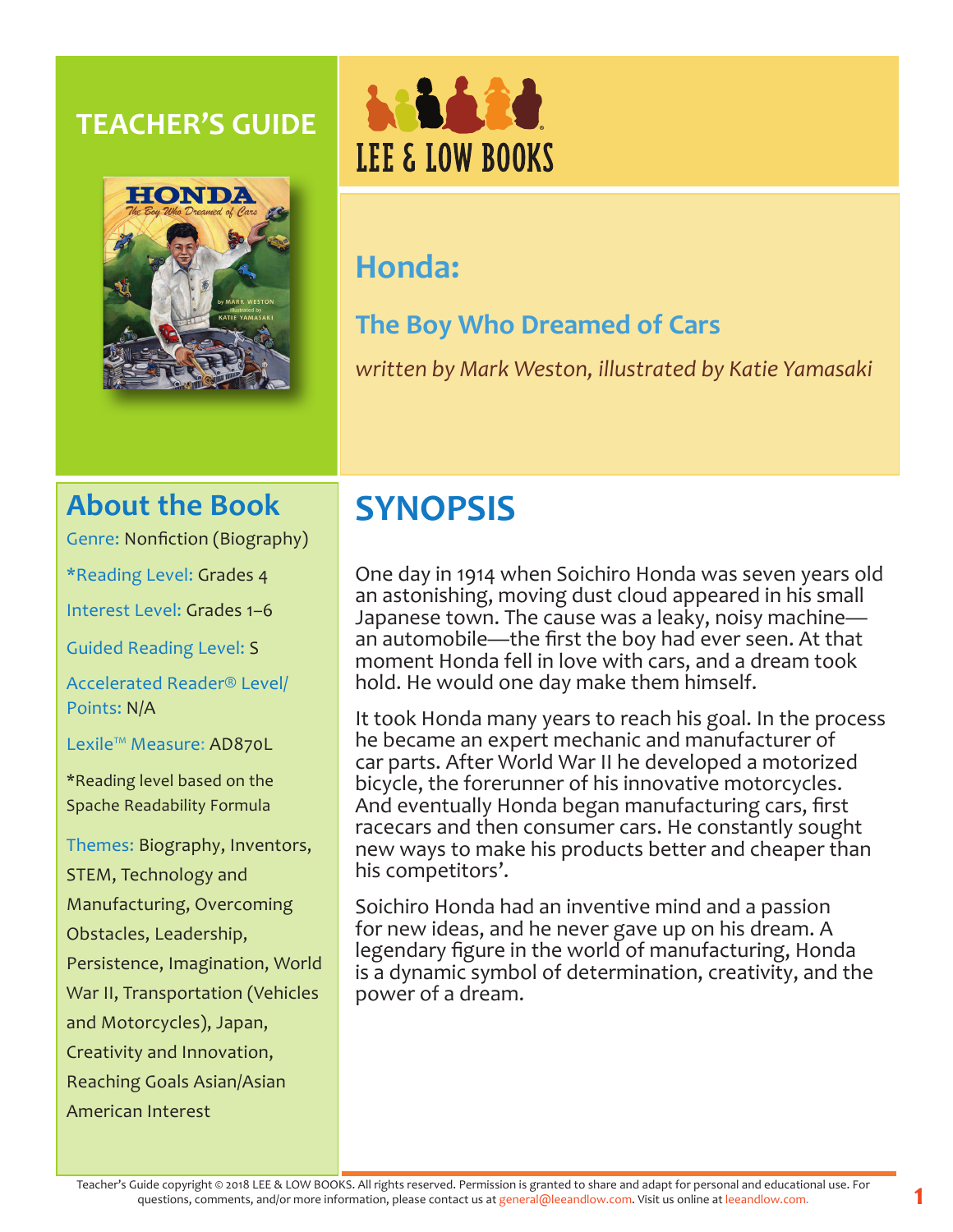

# **BACKGROUND**

## *Afterword* **from Mark Weston:**

*"*Soichiro Honda was an inventor with a passion for new ideas and improvements. He believed in the power of dreams and labored tirelessly to make his own dream of building cars come true. He worked, ate, and brainstormed with his employees, and saw failures as just necessary steps to his success. Because he broke with tradition and preferred new ways of doing things, Soichiro Honda is regarded as one of the world's pioneering businessmen.

In 1982 the Honda Motor Company opened the first Japanese car factory in the United States, in Marysville, Ohio. At first many Americans were not happy that a foreignowned car factory had been built in their country. In protest, some people slashed the tires of Honda cars. As the company opened more plants, bringing good jobs and money to economically struggling towns and cities, Americans changed their minds. People in several areas of the country are now interested in having Honda build plants in their own communities.

Soichiro Honda left the world a unique manufacturing empire. As of 2013 the Honda Motor Company was selling about twelve thousand cars a day worldwide—almost 4.3 million a year—and nearly four times as many motorcycles. Among its vast range of products, the company makes hybrid cars that help protect the environment becaue they run on electricity as well as gasoline, and small jets that operate as air taxis.

Today, Honda vehicles are everywhere, meeting the needs of consumers around the world. The popular cars and motorcycles are daily tributes to the work of a determined man who even as a boy dreamed of making his own cars."

## *Honda Heritage Center***:**

The Honda Heritage Center highlights the successes of the Honda organization in North America over the last half of the century. There are various exhibits with photographs and videos that showcase Honda's different innovations and the challenging spirit that has fueled Honda's company and its positive impact on the environment, communities, and customers. (http://www.hondaheritagecenter. com/)

### *Honda Manufacturing:*

Honda has built 25 million cars and light trucks in the U.S. since 1982. See more data and statistics about Honda cars in the United States and internationally, along with more details about how cars are made and produced in areas all over the world. Videos and photographs provide insight into the car manufacturing process and the different steps that are involved in creating Honda vehicles. (https://hondainamerica.com/manufacturing/)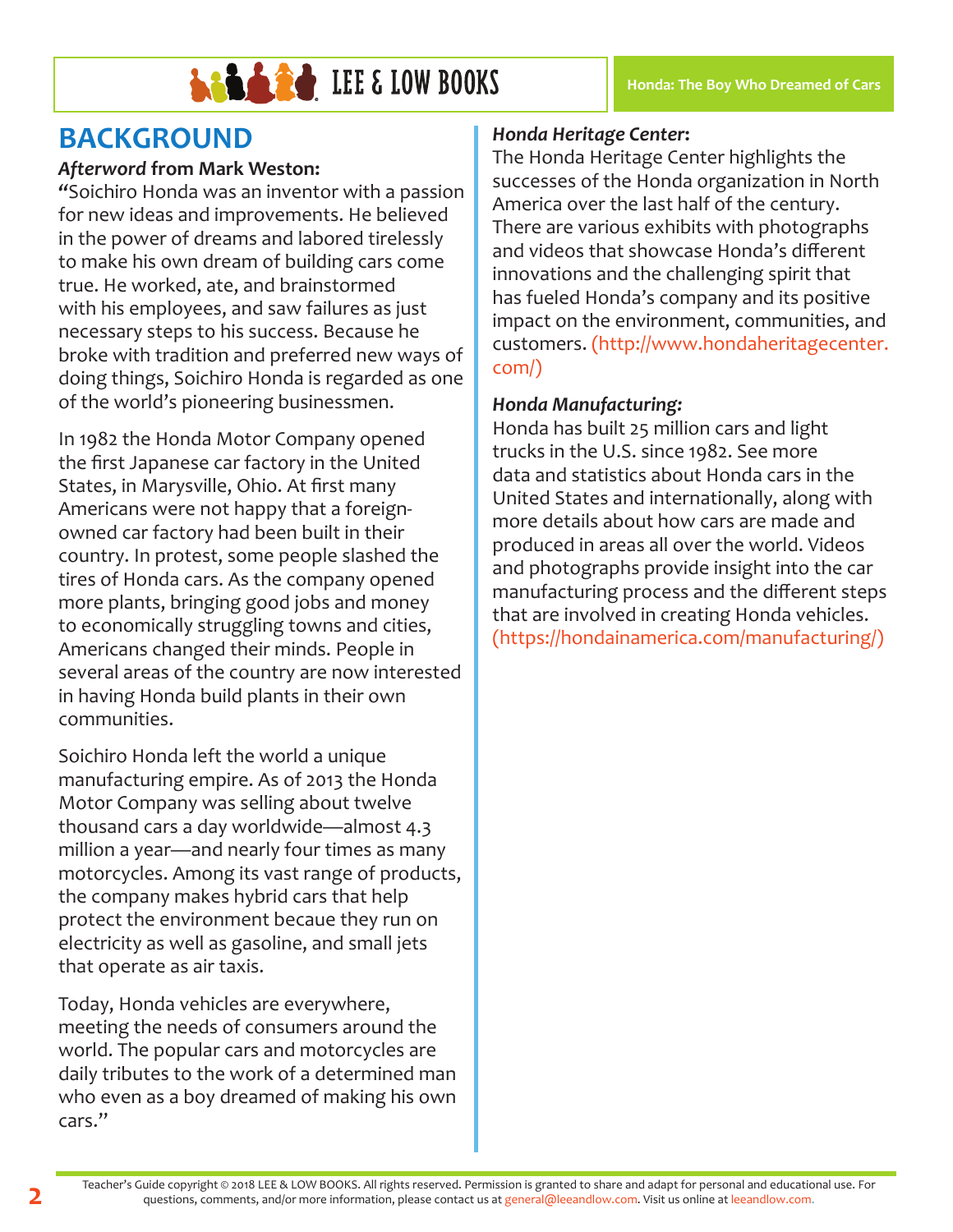## **VOCABULARY**

*(Language Standards, Vocabulary Acquisition & Use, Strands 4–6)*

The story contains several content-specific and academic words and phrases that may be unfamiliar to students. Based on students' prior knowledge, review some or all of the vocabulary below.

## **Content Specific**

Tenryu, Mount Fji, ports, blacksmith, molten, charcoal, machinery, Tokyo, Japan, mechanic, Domo arigato gozaimasu, carburetor, spark plug, combustible, transmission, Hamamatsu, piston, cylinder, piston rings, metallurgy, Toyota, propellers, chain belt, assembly line, Super Cub motorcycles, air-cooled engine, water-cooled engine, CVCC, Honda civic, Clean Air Act, Honda Motor Company

## **Academic**

horizon, stoke, rumbling, crouched, harsh, muttered, persuaded, manufacturing, rigid, defeated, displease, associate, conquer, skyrocketed, executives



## **BEFORE READING**

## **Prereading Focus Questions**

*(Reading Standards, Craft & Structure, Strand 5 and Integration of Knowledge & Ideas, Strand 7)*

*(Speaking & Listening Standards, Comprehension & Collaboration, Strands 1 and 2)*

Before introducing this book to students, you may wish to develop background knowledge and promote anticipation by posing questions such as the following:

- 1. What do you know about cars? What are some of the most important parts in cars? Why are they important? What are some of the major car companies that you know? Where do you think the cars originated? What are some of today's popular cars?
- 2. When do you think the car was invented? Who do you think invented it? How did people travel before cars existed?
- 3. What advantages do cars have over earlier ways of traveling? How did cars improve transportation?
- 4. What do you know about how cars are made? What do you think is part of the car manufacturing process?
- 5. What does innovation mean to you? What does it mean to innovate? How is innovation important in any industry? Can you think of some innovations that you know? Do you know how innovation is different than invention?
- 6. What do you think persistence means? How is persistence important in your life? What does it mean to achieve a goal?
- 7. What does it mean to have a dream? What are some of your life dreams and goals? What inspires you? What are your passions? Why do you have those dreams?

## **Exploring the Book**

*(Reading Standards, Key Ideas & Details, Strand 1, Craft & Structure, Strand 5, and Integration of Knowledge & Ideas, Strand 7) (Speaking & Listening Standards, Comprehension & Collaboration, Strands 1 and 2)*

- **1. Book Title Exploration:** Talk about the title of the book, *Honda: The Boy Who Dreamed of Cars.* Then ask students what they think this book will most likely be about and whom the book might be about. What do they think might happen? What information do they think they might learn? What makes them think that?
- **2. Read Mark Weston's Biography:** Read about Mark Weston in the front of the book. Mark Weston also wrote a book about pioneering men and women of Japan, *Giants of Japan.* Have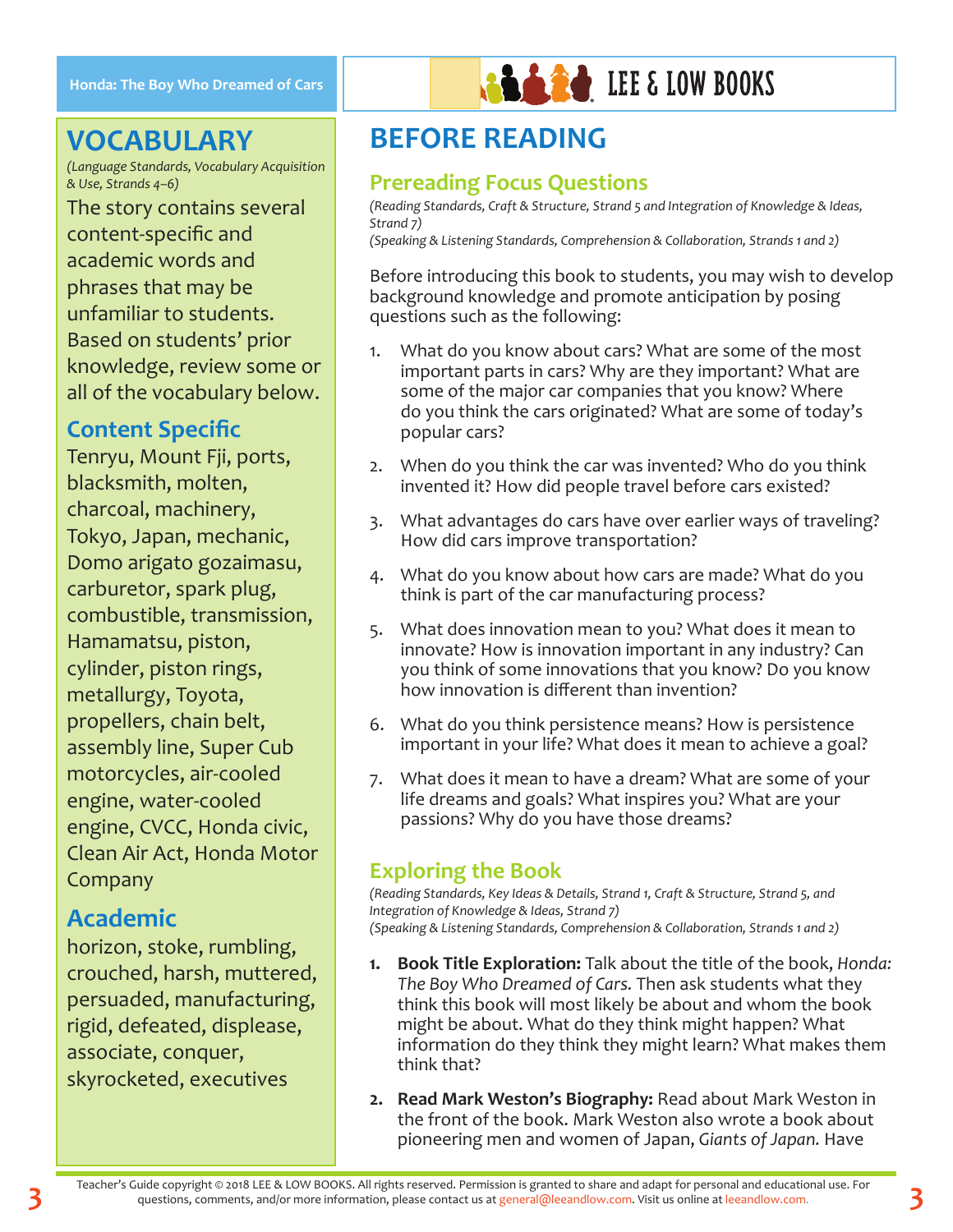students look into acquiring Giants of Japan or having a copy for students to look at in the classroom.

- **3. Read London Ladd's Biography:** Read about Katie Yamasaki in the front of the book as well as at her website www.katieyamasaki.com. Have students look into her other illustrations and compare and contrast across books. How are her illustrations similar? How are they different?
- **4. Encourage students to stop and jot in their reading notebooks during the read-aloud when they:** learn new information, see a powerful image, have an emotional reaction or an idea, have a question, or hear new words.
- **5. Have students quickly write a feeling in their notebook during reading.** After reading, ask students why they wrote that feeling down and have them write a journal entry about it.

## **Setting a Purpose for Reading**

*(Reading Standards, Key Ideas & Details, Strands 1–3)*

Have students read to find out:

- about the influence Soichiro Honda's childhood had on his career
- how Honda decided he wanted to become a car engineer
- how Honda worked towards becoming a car engineer and business owner
- what the innovative practices and techniques Honda used to improve his product
- why Honda was hard on his employees but also admired and acknowledged them
- what qualities enabled him to achieve his goals

Encourage students to consider why the author, Mark Weston, would want to share with young people this story about Soichiro Honda and how he became a car engineer.

# **AFTER READING**

## **Discussion Questions**

After students have read the book, use these or similar questions to generate discussion, enhance comprehension, and develop appreciation for the content. Encourage students to refer to passages and/ or illustrations in the book to support their responses. **To build skills in close reading of a text, students should cite evidence with their answers.**

## **Literal Comprehension**

*(Reading Standards, Key Ideas & Details, Strands 1–3) (Speaking & Listening Standards, Comprehension & Collaboration, Strands 1–3; and Presentation of Knowledge & Ideas, Strand 4)*

- 1. Where was Soichiro Honda born?
- 2. What did he like to watch in the harbor? What did it make him think of?
- 3. What did Honda's mother do? What did Honda like to watch his father do?
- 4. What did Honda see come through his town? How did this inspire him? What did he think to himself?
- 5. What made sense to Honda? What did he not like to do?
- 6. Where did Honda move when he was fifteen? What did he do there?
- 7. What did the garage owner say to Honda? What did Honda almost do but decided to do instead?
- 8. What did the garage owner notice about Honda? What did the garage owner let Honda do?
- 9. How long did Honda train as a mechanic? What did he learn how to do?
- 10. When did Honda open his own garage?
- 11. What did Honda do in his late twenties?
- 12. What did Honda build and drive in 1936? What happened shortly after?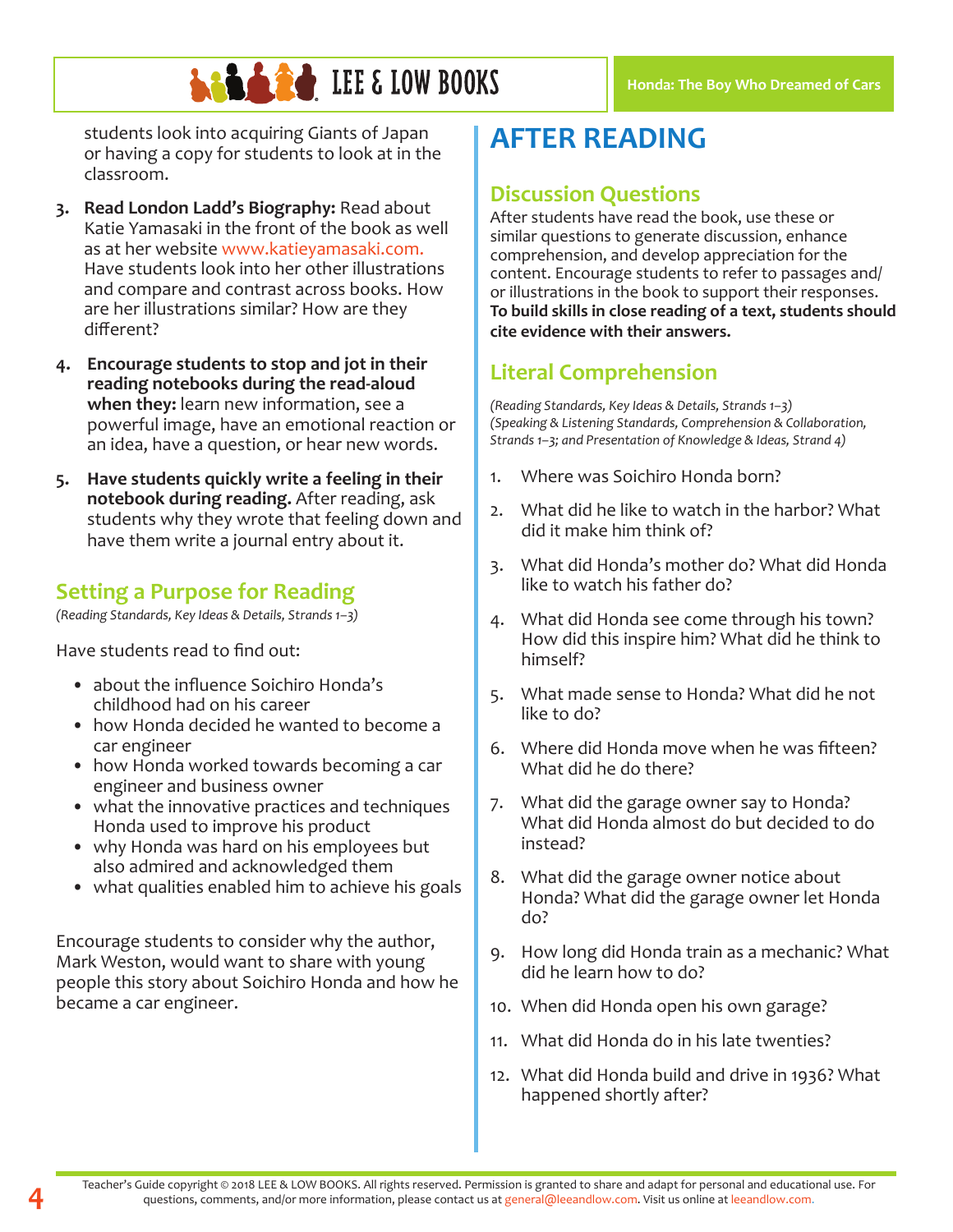| Honda: The Boy Who Dreamed of Cars                                                                                                                                                                                                                                 | <b>LEE &amp; LOW BOOKS</b>                                                                                                                               |                                                                                                                                                                                                                                                                              |
|--------------------------------------------------------------------------------------------------------------------------------------------------------------------------------------------------------------------------------------------------------------------|----------------------------------------------------------------------------------------------------------------------------------------------------------|------------------------------------------------------------------------------------------------------------------------------------------------------------------------------------------------------------------------------------------------------------------------------|
| "Weston presents Honda<br>as a perfectionist, an<br>innovator in his field and<br>a model corporate leader,<br>who encouraged his<br>workers, listened to them<br>and treated them wellA<br>worthwhile introduction to<br>a neglected subject."<br>-Kirkus Reviews | "There has been very little<br>published about Honda for<br>children. This story takes<br>a step toward filling that<br>gap."<br>-School Library Journal | "Honda: The Boy Who Dreamed<br>of Cars will appeal to readers<br>who enjoy carefully-illustrated<br>picture books that feature<br>informative biographies of<br>people we otherwise may not<br>know much about."<br>-Rutgers University Project<br>on Economics and Children |

- 13. What did Honda begin manufacturing after his motorcycle accident? What did they do?
- 14. What did Honda go back to school to study? What did he learn and how did it affect his work?
- 15. What did the Japanese air force ask Honda to make during World War II?
- 16. What did Honda create after gasoline got too expensive? Why did he create this?
- 17. What local businessman raised money to build a motorcycle factory? What did he and Honda create? What did they admire about each other?
- 18. How did Honda use the latest motorcycle technology to improve his vehicles?
- 19. What did Honda tell his employees when they were working on assembly lines? What did the factory workers call Honda?
- 20. How did Honda treat his employees? What did he do for them?
- 21. What did the Honda Motor Company introduce to the United States in 1959? What was the slogan? What happened to sales?
- 22. Why did the Clean Air Act get signed into law? What did it regulate?
- 23. What happened after the Honda Motor Company opened the first Japanese scar factory in the United States?
- 24. What did Honda return to in 1963? Why did he return to manufacturing cars?
- 25. What did Honda start shipping to the United States in 1969?
- 26. Who inspired Honda's decision about what engines the cars should have? What kind of engine did he suggest? What did Honda do?
- 27. What was the name of the engine? What did the name of the engine inspire?
- 28. How were the Honda Civics important when they arrived in the United States in 1972?
- 29. What was the Clean Air Act and what did it require?
- 30. When did Honda retire from the Honda Motor Company? What did he like to do in his retirement?

## **Extension/Higher Level Thinking**

*(Reading Standards, Key Ideas & Details, Strands 1-3; and Craft & Structure, Strands 4 and 6) (Speaking & Listening Standards, Comprehension & Collaboration, Strands 1–3; and Presentation of Knowledge & Ideas, Strand 4)\*

- 1. What does the title *Honda: The Boy Who Dreamed of Cars* mean to you after reading? Why do you think the author chose this particular title?
- 2. How did Soichiro Honda persist despite many obstacles in his way? How did Honda continue to strive for his goals throughout his life?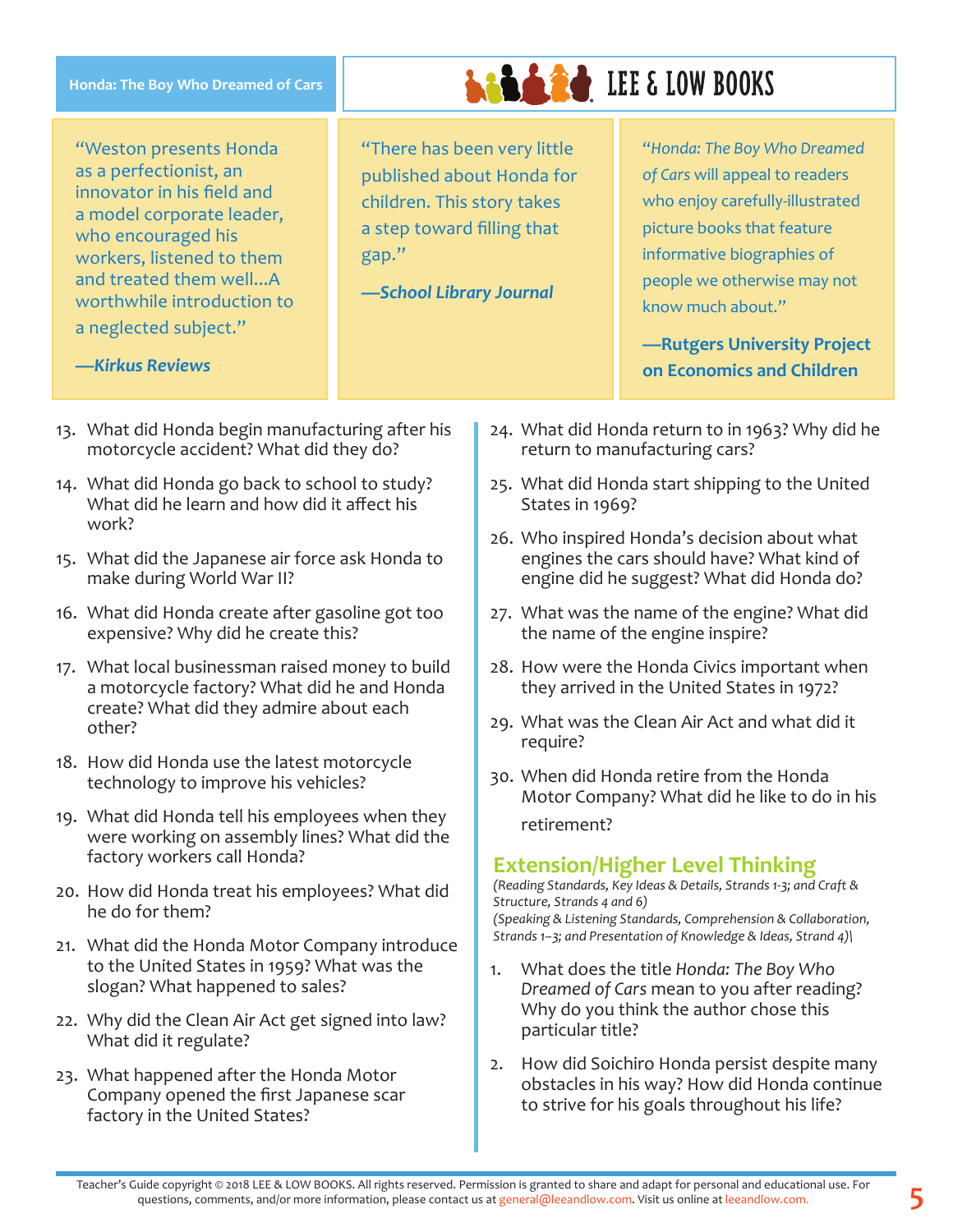

- 3. How did Honda's first experience with cars affect him for the rest of his life?
- 4. What did Honda learn from his first job as a mechanic? How did his first job affect his behavior as a boss for his own company? How did he treat his employees, and how was it similar to how he was treated at his first job?
- 5. What were some of the ways that Honda demonstrated his work ethic? How is working hard important to achieve your goals and lifelong dreams? How did Honda show his hard work throughout the book?
- 6. What were some things that Honda did when he encountered problems? How did he come up with solutions to things that weren't working?
- 7. How did Honda create innovations throughout his life? What ways did Honda show that he was an incredible innovator?
- 8. What are some of the things that make new products successful? What factors helped make Honda motorcycles and cars successful in the United States?
- 9. What did you admire about Honda? What were some of the things that you respected about Honda? How could Honda inspire you in your own life?

## **Reader's Response**

*(Writing Standards, Text Types & Purposes, Strands 1–3 and Production & Distribution of Writing, Strands 4–6)*

- 1. What is one big thought that you have after reading this book? Think about Soichiro Honda's dedication to career as a car engineer. How did he show dedication to his passion throughout his life?
- 2. What do you think Mark Weston's message is to the reader? Think about possible motivations behind Mark Weston's intentions to write the book. What do you think he wanted to tell his readers?
- 3. Have students make a text-to-self connection. What kind of connections did you make from this book to your own life? What do Honda's

experiences, thoughts, and feelings mean to

**Honda: The Boy Who Dreamed of Cars**

4. Have students make a text-to-text connection. Did you think of any other books while you read *Honda: The Boy Who Dreamed of Car*s? Why did you make those connections?

you?

- 5. Have students make a text-to-world connection. What kind of connections did you make from this book to what you have seen in the world, such as on television or in a newspaper? Why did this book make you think of that?
- 6. What does dedication and persistence mean to students after reading? After reading *Honda: The Boy Who Dreamed of Cars,* what does striving for your goals mean to you? Why? How did your meaning of persistence and drive change after reading this story?
- 7. How has a family member, teacher, or coach impacted your life? Honda was inspired by some early lessons with his father, who was a blacksmith, and the garage owner he worked for. Has a family member, teacher, or coach or teacher inspired you in what you're passionate about? How did they push you to achieve your goals?

## **ELL Teaching Activities**

*(Speaking & Listening Standards, Comprehension & Collaboration, Strands 1–3 and Presentation of Knowledge & Ideas, Strands 4–6) (Language Standards, Vocabulary Acquisition & Use, Strands 4–6)*

- **1. Assign ELL students to partner-read the story with strong English readers/speakers.** Students can alternate reading between pages, repeat passages after one another, or listen to the more fluent reader.
- 2. **Have each student write three questions about the story.** Then let students pair up and discuss the answers to the questions.
- **3. Depending on students' level of English proficiency, after the first reading:**
	- Review the illustrations in order and have students summarize what is happening on each page, first orally, then in writing.

**6** Teacher's Guide copyright © 2018 LEE & LOW BOOKS. All rights reserved. Permission is granted to share and adapt for personal and educational use. For questions, comments, and/or more information, please contact us at general@leeandlow.com. Visit us online at leeandlow.com.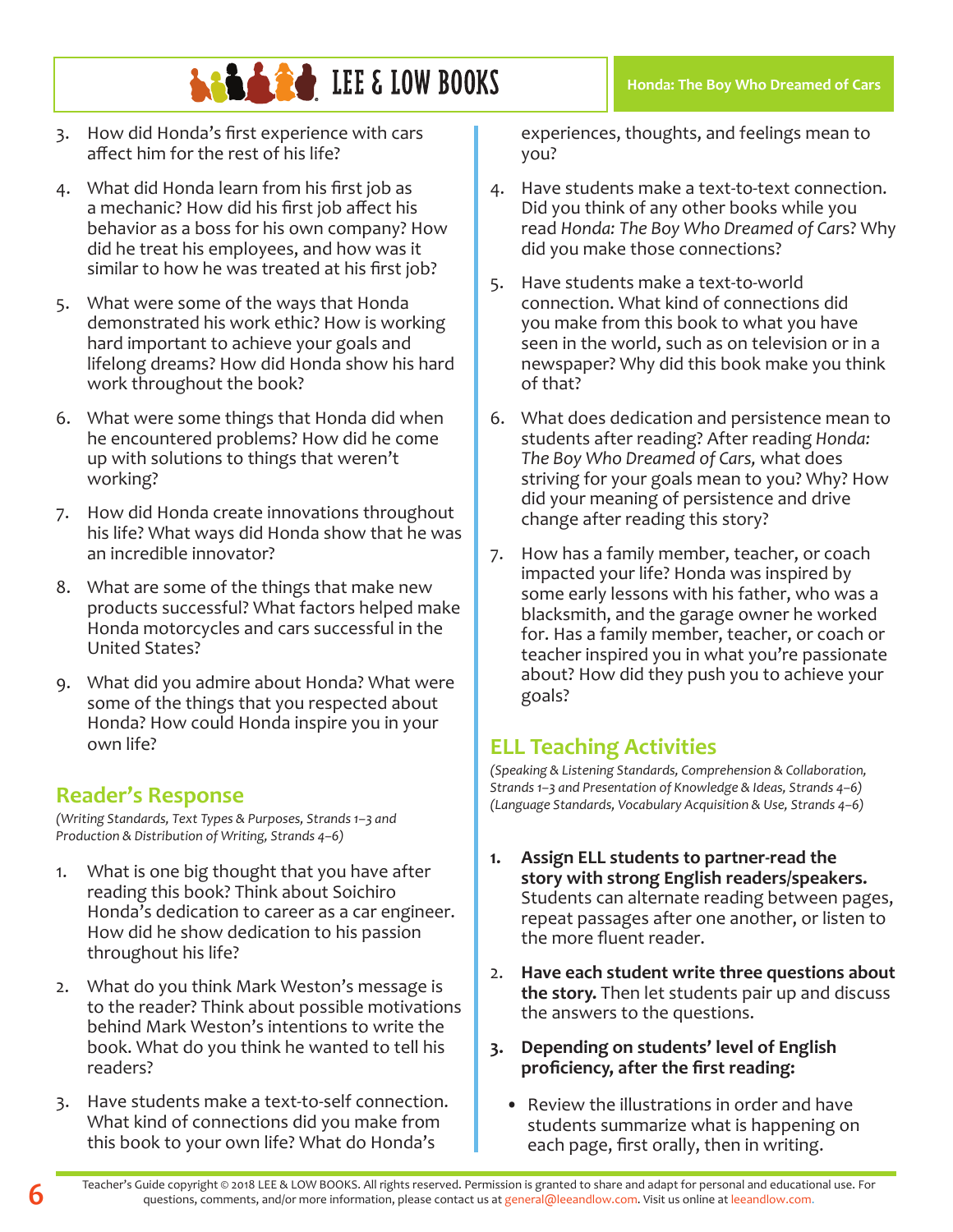#### **Honda: The Boy Who Dreamed of Cars**

- Have students work in pairs to retell either the plot of the story or key details. Then ask students to write a short summary, synopsis, or opinion about what they have read.
- 4. **Have students give a short talk about what they're passionate about, or explain a dream that they have for their future.**
- 5. **The book contains several content-specific and academic words that may be unfamiliar to students.** Based on students' prior knowledge, review some or all of the vocabulary. Expose English Language Learners to multiple vocabulary strategies. Have students make predictions about word meanings, look up and record word definitions from a dictionary, write the meaning of the word or phrase in their own words, draw a picture of the meaning of the word, list synonyms and antonyms, create an action for each word, and write a meaningful sentence that demonstrates the definition of the word.

# **INTERDISCIPLINARY ACTIVITIES**

*(Introduction to the Standards, page 7: Students who are college and career ready must be able to build strong content knowledge, value evidence, and use technology and digital media strategically and capably)*

Use some of the following activities to help students integrate their reading experiences with other curriculum areas. These can also be used for extension activities, for advanced readers, and for

building a home-school connection.

## **English Language Arts**

*(Reading Standards, Key Ideas and Details, Strands 1-3; Craft and Structure, Strands 4-6; Integration of Knowledge & Ideas, Strands 7-9; Range of Reading of Text Complexity, Strand 10) (Writing Standards, Text Types & Purposes, Strands 1-3; Production & Distribution of Writing, Strands 4 and 6; Research to Build & Present Knowledge, Strands 7-9; Range of Writing, Strand 10) (Speaking and Listening Standards, Comprehension and Collaboration, Strands 1-3; Presentation of Knowledge and Ideas, Strands 4-6)*

1. Have students write an essay or reaction to Soichiro Honda's quote, "Progress is when you go forward, when you keep graduating from one stage to another." What do students think of when they read this statement? Have students talk about a time when they made progress in something. How did they know? How were they able to track their progress? What do they envision in their future in terms of more progress that needs to be made?

- 2. Have students read the LEE & LOW interview with Mark Weston and Katie Yamasaki (https:// www.leeandlow.com/books/honda/interviews). Have students write a journal entry in response to the interview. What did the interview make them think about? What new information did they learn about Soichiro Honda, the author, and the illustrator? What resonated with students the most after reading the interview? What other questions would they like to ask both Mark Weston and Katie Yamasaki after reading *Honda: The Boy Who Dreamed of Cars*?
- 3. Have students think about expository nonfiction versus nonfiction in picture books. How was reading a picture book about Soichiro Honda different from reading a newspaper article about Honda? Have students read the article, "Spirit of Soichiro: inside Honda's amazing Collection Hall" (https://www. carmagazine.co.uk/features/car-culture/insidehondas-collection-hall-type-rs-insights-supercubs-asimo-and-more/). Have students create a Venn Diagram with the headings, "Picture Book Nonfiction: Honda: The Boy Who Dreamed of Cars" and Expository Nonfiction: "Spirit of Soichiro: inside Honda's amazing Collection Hall." Students can compare and contrast the different formats of the texts and the information they learned in both.
- 4. If possible, have students read *Honda: The Boy Who Dreamed of Cars* and the chapter book counter-part, *The Story of Car Engineer Soichiro Honda.* (https://www.leeandlow. com/books/the-story-of-car-engineer-soichirohonda) Have students compare and contrast the experiences of reading and engaging with both texts. What did they learn from *Honda: The Boy Who Dreamed of Cars* that helped them to prepare to engage with *The Story of Car Engineer Soichiro Honda*? What did students learn in *The Story of Car Engineer Soichiro Honda* that they didn't learn in *Honda: The Boy*

# **LEE & LOW BOOKS**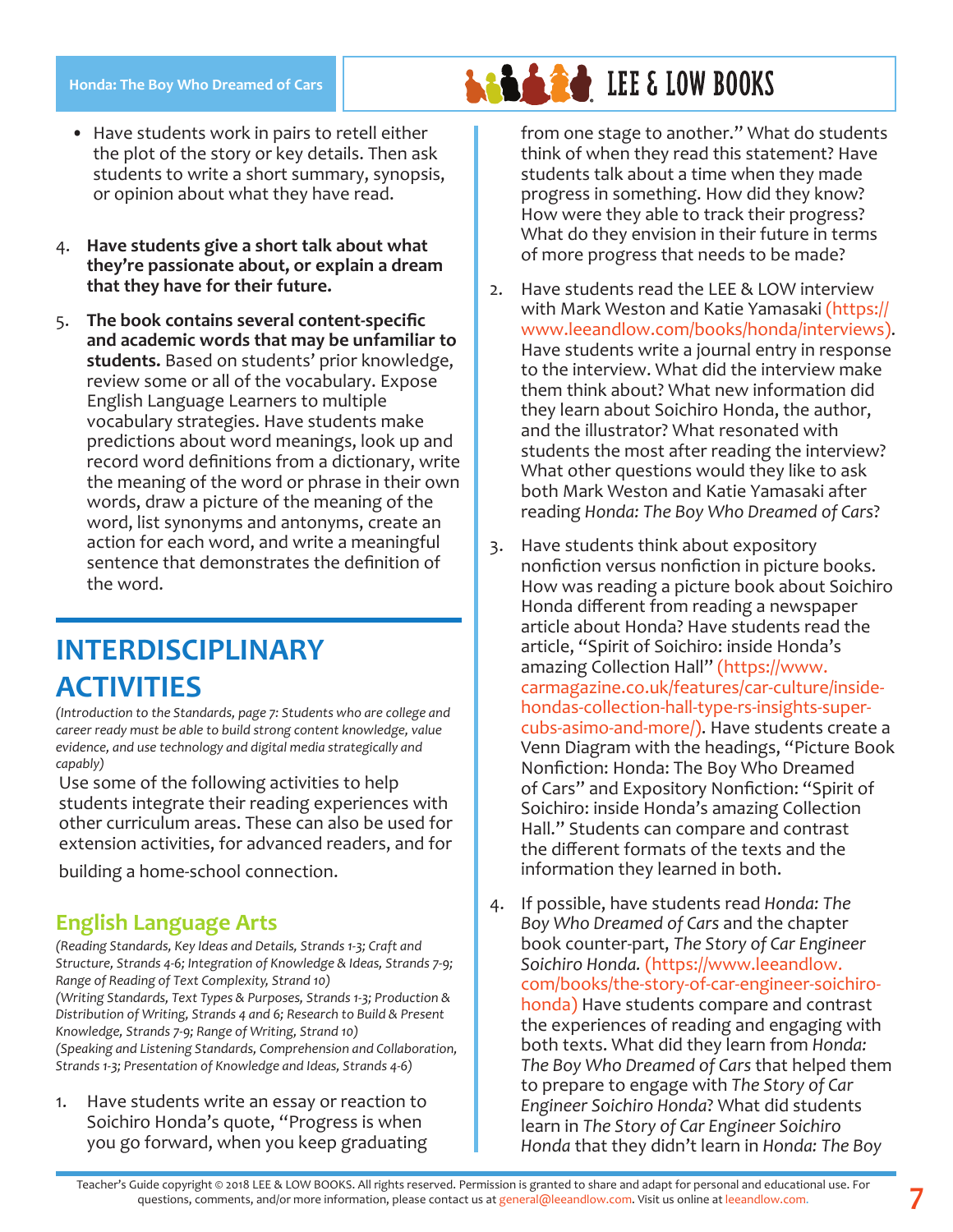# **LEE & LOW BOOKS**

*Who Dreamed of Cars?* Have students write a reflection piece about the experience of reading both texts. Students can also examine how both picture books and chapter books are important for reading and learning.

5. As a follow-up activity, have students select a picture book biography in their classroom and create their own small chapter book about that historical figure. Have students conduct a research study about their own historical figure from a picture book biography of their choosing to simulate the process behind *Honda: The Boy Who Dreamed of Cars* and *The Story of Car Engineer Soichiro Honda* (https:// www.leeandlow.com/books/the-story-ofcar-engineer-soichiro-honda). Have students identify the different features in *The Story of Car Engineer Soichiro Honda* that would help to inform creating their own small chapter book about their historical figure. What kinds of information do they need to research? How should they present it in the book? What images, diagrams, or photographs would be

helpful to their reader?

## **Social Studies/Geography**

*(Reading Standards, Key Ideas and Details, Strands 1–3; Craft and Structure, Strands 4–6; Integration of Knowledge & Ideas, Strands 7–9; Range of Reading of Text Complexity, Strand 10) (Writing Standards, Text Types & Purposes, Strands 1–3; Production & Distribution of Writing, Strands 4 and 6; Research to Build & Present Knowledge, Strands 7–9; and Range of Writing, Strand 10)*

- 1. Help students investigate and conduct a research project on World War II in the Pacific. With older students, encourage them to think about what questions they have or topics that interest them and want to learn more about. For example, Pearl Harbor, Hiroshima and Nagasaki, relations before the war, the Japanese internment camps, the role of race in the war, and so on. There are many expert recommended resources and lesson plans, including:
	- The National World War II Museum has a unit on "War in the Pacific" which includes firsthand accounts, video, and lesson ideas (http://ww2classroom. org/?q=search&subjects=2).
- Article from the Washington Post called "Six rules for teaching World War II" (https://www. washingtonpost.com/news/answer-sheet/ wp/2014/06/06/six-rules-for-teaching-worldwar-ii/).
- 2. Have students study the history of transportation. Divide students into small groups and assign them different year spans on the timeline. Students within that time period can create a presentation with images, videos, or whatever media is available to inform the rest of the class about modes of transportation during that time period. Enlarge the timeline so that students can add information and images to it throughout the project. *The Atlantic* produced an animated timeline of transportation. Show to students to provide inspiration about how to convey their findings. (https://www.theatlantic. com/video/index/397865/animated-historytransportation/)
- 3. After the transportation timeline project, have students then study the history of cars. Divide students into small groups and assign them different year spans on the timeline beginning when the first car was created. Students within that time period can similarly create a presentation with images, videos, or whatever media is available to inform the rest of the class about cars during that time period. Enlarge the timeline so that students can add information and images to it throughout the project. National Geographic Kids created a short video about the history of cars for reference. (https:// www.youtube.com/watch?v=d4TOPlEJ91A)
- 4. Encourage students to study different continents of the world and what cars are produced there. Assign students to different continents and have them conduct a car study: what cars are produced and made there? How are they made? Who created them? Where are

they shipped to?

## **Science/STEM**

*(Reading Standards, Key Ideas and Details, Strands 1–3; Craft and Structure, Strands 4–6; Integration of Knowledge & Ideas, Strands 7–9; Range of Reading of Text Complexity, Strand 10) (Writing Standards,*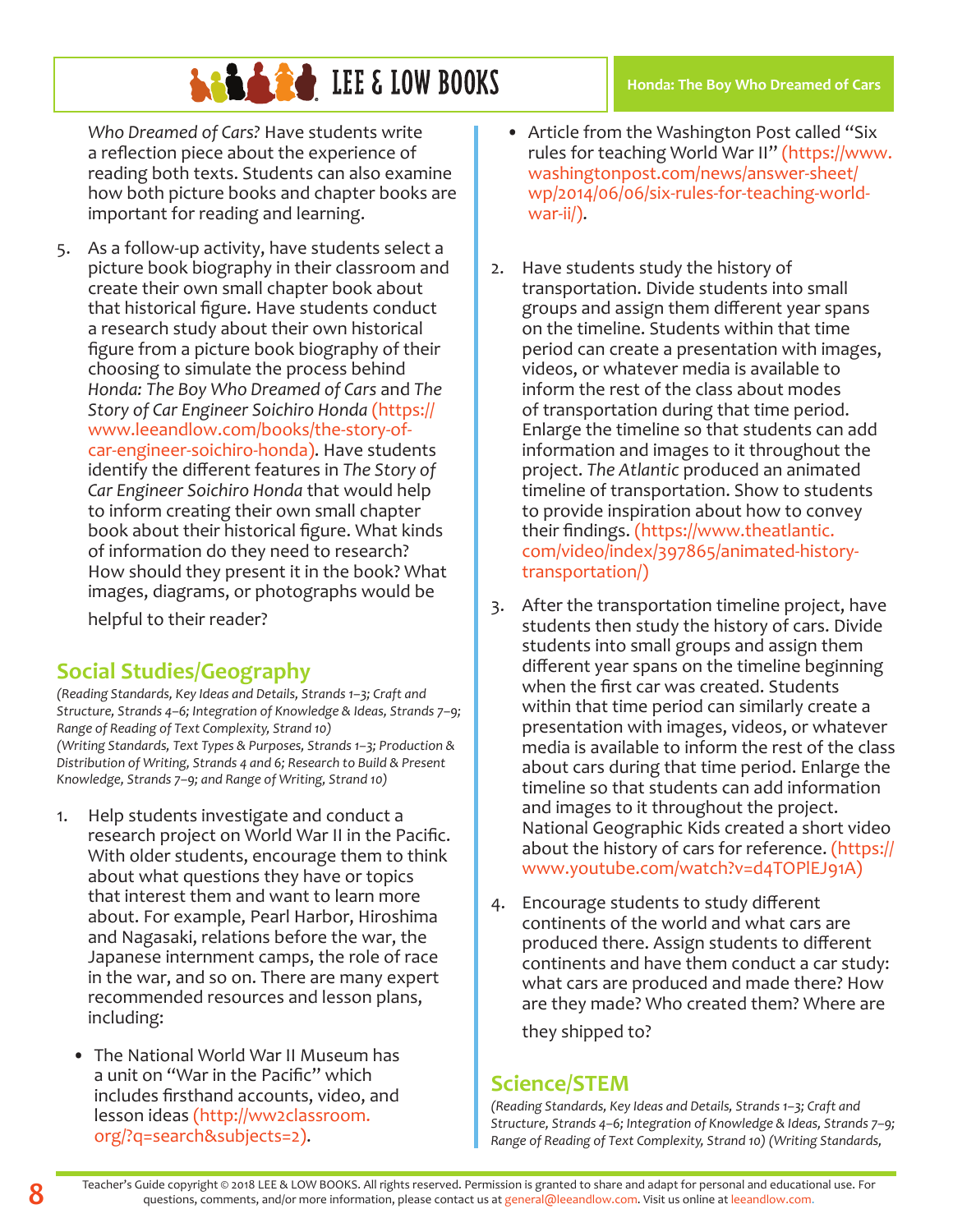#### **Honda: The Boy Who Dreamed of Cars**

*Text Types & Purposes, Strands 1–3; Production & Distribution of Writing, Strands 4 and 6; Research to Build & Present Knowledge, Strands 7–9; and Range of Writing, Strand 10) (Speaking and Listening Standards, Comprehension and Collaboration, Strands 1–3 and Presentation of Knowledge and Ideas, Strands 4–6)*

- 1. Have students watch the different steps that is involved with car manufacturing in modern times. Show students this video from a Honda manufacturing plant in India that provides the steps (https://www.youtube.com/ watch?v=oGVrdFDYO44). Have students revisit the photograph of the Ford Assembly line in 1913. What kinds of changes did they notice? How has car manufacturing changed, and how has it affected cars today?
- 2. Encourage students to research the Clean Air Act and find out more about how cars affect the environment. What are other car companies doing to improve the environment today? Assign students in small groups to work together to find out more about the Clean Air Act and the environmental effects it had on the car industry. Encourage students to research more about what car companies are doing currently to be environmentally friendly and conscious.

### **Arts/Media**

*(Reading Standards, Key Ideas and Details, Strands 1-3, Craft and Structure, Strands 4-6, Integration of Knowledge & Ideas, Strands 7-9, Range of Reading of Text Complexity, Strand 10) (Writing Standards, Text Types & Purposes, Strands 1-3, Production & Distribution of Writing, Strands 4 and 6, Research to Build & Present Knowledge, Strands 7-9, and Range of Writing, Strand 10) (Speaking and Listening Standards, Comprehension and Collaboration, Strands 1-3, Presentation of Knowledge and Ideas, Strands 4-6)*

- 1. Have students create a drawing, painting, or other visual representation of something that they would like to innovate. Why did they choose this particular object to innovate? How would they innovate it? Have students create labels and captions for their innovative object. Then, have students create a slogan like Honda's for their innovation. What made them choose that caption?
- 2. Encourage students to select an illustration that resonated with them from the story. Have students write a reflection about that illustration. What stood out to them? How did

it make them feel? What did it make them think about?

3. Conduct an illustrator study on Katie Yamasaki. Visit her website at katieyamasaki.com/work and have students examine her different pieces of art. Students can select a piece of art and write a reflection piece. Why did they choose that piece of art? What do you notice in the artwork? Why do you think Katie Yamasaki decided to create that piece of art?

### **School-Home Connection**

**LEE & LOW BOOKS** 

*(Reading Standards, Integration of Knowledge and Ideas, Strands 7 and 9)*

*(Writing Standards, Text Types & Purposes, Strands 1-3, Production & Distribution of Writing, Strand 4, and Research to Build & Present Knowledge, Strands 7-9, Range of Writing, Strand 10) (Speaking and Listening Standards, Comprehension and Collaboration, Strands 1-3, Presentation of Knowledge and Ideas, Strands 4-6)*

- 1. If possible, provide students with a copy of LEE & LOW's *Honda: The Boy Who Dreamed of Cars.*  Encourage family members to read the chapter book version, *The Story of Car Engineer Soichiro Honda* at home. Have students and their families talk about what hard work, dedication, and persistence means to them.
- 2. Encourage students, family members, and guardians to visit a mechanic or car repair shop. If possible, have students see a mechanic and look at how mechanics work and the different parts of their job. What kinds of things do they do to fix cars? Do they see anything from what they learned about in *Honda: The Boy Who Dreamed of Cars*?
- 3. If possible, invite a family member to share their experience with students. Additionally, you may want to reach out to a veterans' group or the local historical society if they know of any speakers on World War II in the Pacific. Perhaps someone served during World War II, was affected by the Japanese American concentration camps, or remembers American treatment of Japanese-Americans during the twentieth century.

Teacher's Guide copyright © 2018 LEE & LOW BOOKS. All rights reserved. Permission is granted to share and adapt for personal and educational use. For<br>Questions, comments, and/or more information, please contact us at g<mark>en</mark>